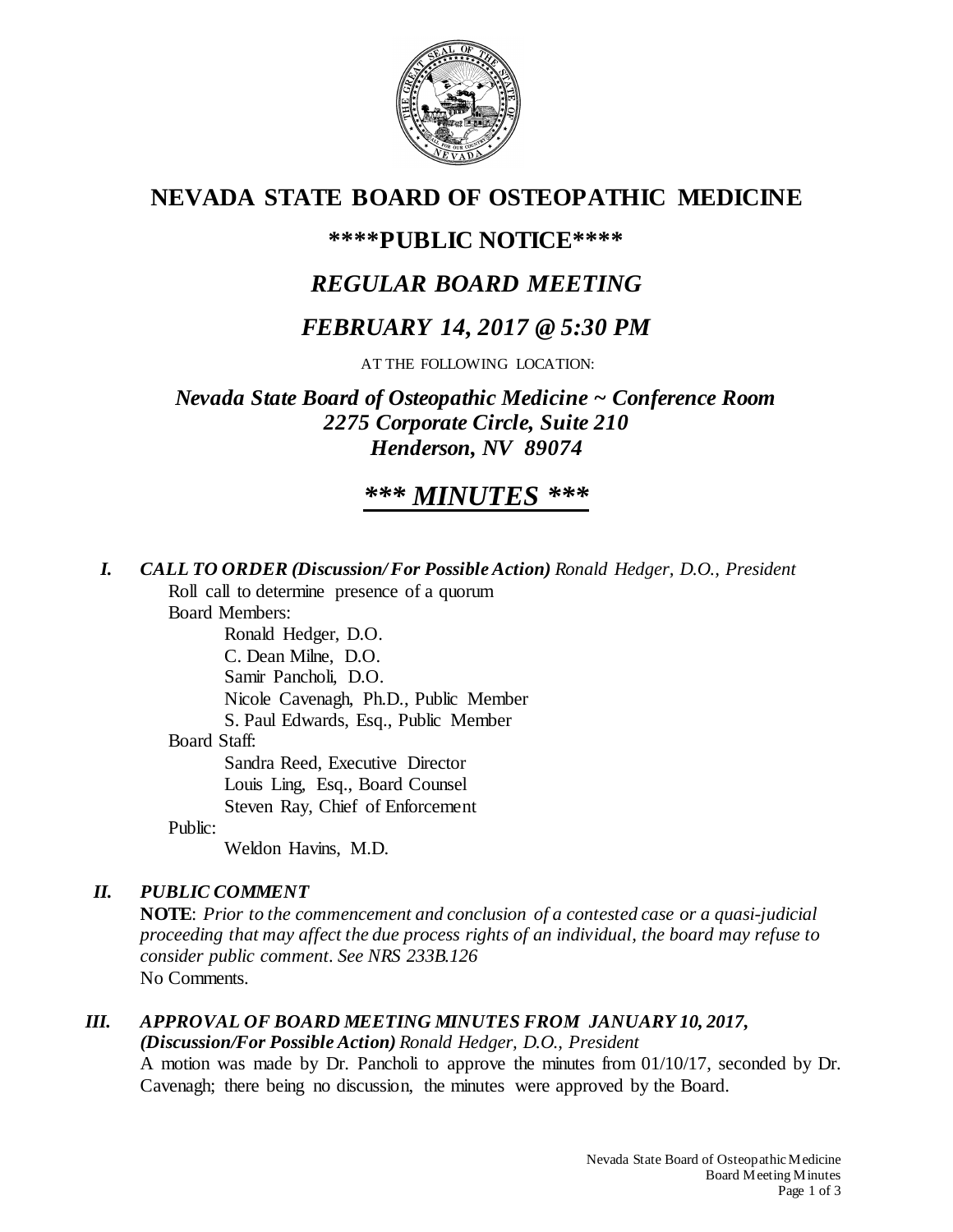#### *IV. CONSENT AGENDA TO GRANT LICENSURE FOR OSTEOPATHIC PHYSICIANS & PHYSICIAN ASSISTANTS (Discussion/ For Possible Action) Ronald Hedger, D.O., President*

Under this item the Board may consider the recommendations of the Executive Director and/or President to grant licensure to the below listed applicants. The Board may remove any applicant's name from the consent motion, but may not discuss the contents of the application for licensure without the applicant present following proper notice pursuant to the open meeting law.

Consent agenda to grant FULL LICENSURE to the following applicants:

| <b>Osteopathic Physician Name</b> | <b>Specialty</b>             |
|-----------------------------------|------------------------------|
| Badi Eghterafi, D.O.              | Family Medicine              |
| Michele Pici, D.O.                | Family Medicine              |
| Sara Zydowicz, D.O.               | Anatomic Pathology           |
| <b>Physician Assistant</b>        | <b>Supervising Physician</b> |

Jennifer Relph, PA-C Gregory Yager, D.O. Jamila Sozahdah, PA-C Anthony Ho, D.O.

**Special Licenses NRS.633.411**: **Location** Jesse Putman, D.O. UNSOM – Orthopedic Surgery Justina Truong, D.O. Kingman/Sunrise

A motion was made by Dr. Milne to approve the above licensees as listed above, seconded by Dr. Cavenagh, there being no discussion; the licenses were approved by the Board.

#### *V. + CONSIDERATION/APPROVAL OF SETTLEMENT AGREEMENT AND ORDER REGARDING DONALD WINGARD, D.O., IBM C. DEAN MILNE, D.O., (Discussion/For Possible Action/Board may go into closed* **session***pursuant to NRS 241.030 to move to a closed session because the discussion will have to do with this applicant's character, alleged misconduct, professional competence, or similar items). Ronald Hedger, D.O., President*

Mr. Ling explained the settlement agreement and order. Dr. Wingard will pay \$6000 in fees and costs, he will not dispense controlled substances from his practice, he will be on probation for two years, and he will have a practice monitor. He will take 20 units of CME regarding pain management. A motion was made by Dr. Hedger to approve the settlement agreement, seconded by Dr. Cavenagh; there being some discussion, the settlement agreement was approved by the Board.

#### *VI. + CONSIDERATION/APPROVAL OF REMEDIATION AGREEMENT AND ORDER REGARDING DANA FORTE, D.O.,IBM NICOLE CAVENAGH, Ph.D., (Discussion/For Possible Action/Board may go into closed* **session***pursuant to NRS 241.030 to move to a closed session because the discussion will have to do with this applicant's character, alleged misconduct, professional competence, or similar items). Ronald Hedger, D.O., President*

Mr. Ling explained the terms of the remediation agreement. Dr. Forte has agreed to pay the fees and costs of \$450 and will develop policies and procedures to address issues within the practice. She must take 12 hours of CME credits regarding effective communication with patients. The remediation agreement is not reportable to NPDB unless she fails to comply. A motion was made by Dr. Milne to approve the remediation agreement, seconded by Dr.